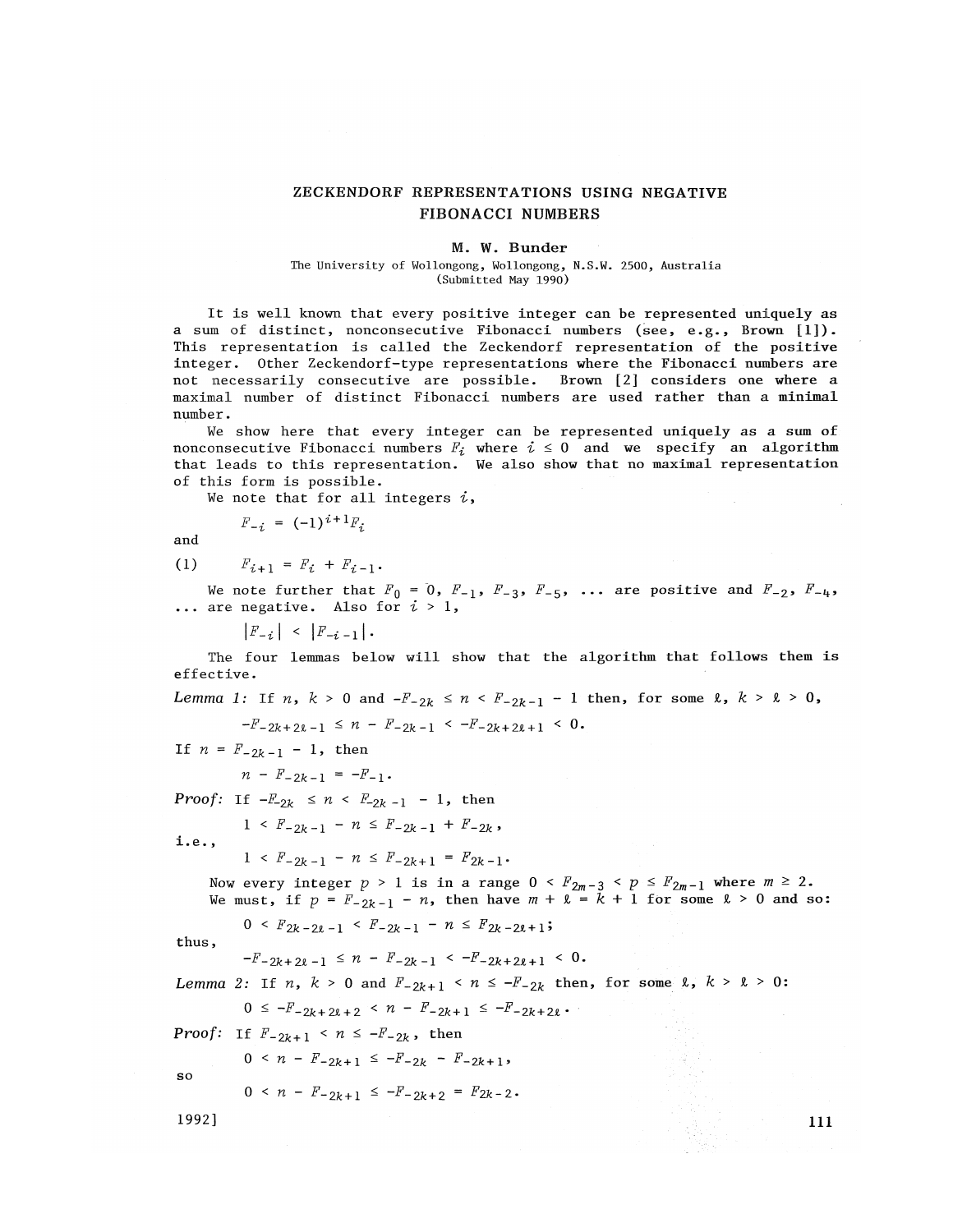Now every positive integer  $p$  is in the range  $0 \leq F_{2m-4} < p \leq F_{2m-2}$ where  $m \geq 2$ . We must, if  $p = n - F_{-2k+1}$ , then have  $m + k = k + 1$  for some  $k$ ,  $k > k > 0$ , and so  $0 \leq F_{2k-2\ell-2} \leq n - F_{-2k+1} \leq F_{2k-2\ell}$ i.e.,  $0 \leq -F_{-2k+2\ell+2} \leq n - F_{-2k+1} \leq -F_{-2k+2\ell}$ . Lemma 3: If  $n < 0$ ,  $k > 0$ , and  $1 + F_{-2k} < n \leq -F_{-2k+1}$  then, for some  $l$ ,  $k > l > 0$ ,  $0 \leq -F_{-2k+2\ell+2} \leq n - F_{-2k} \leq -F_{-2k+2\ell}$ . If  $n = F_{-2k} + 1$ ,  $n - F_{-2k} = F_{-1}$ . *Proof:* If  $1 + F_{-2k} < n \leq -F_{-2k+1}$ , then  $1 \leq n - F_{-2k} \leq -F_{-2k+2} = F_{2k-2}$ and as in the proof of Lemma 2,  $0 \leq F_{2k-2\ell-2} \leq n - F_{-2k} \leq F_{2k-2\ell}$  for some  $k, k > k > 0$ ; thus,  $0 \leq -F_{-2k+2k+2} \leq n - F_{-2k} \leq -F_{-2k+2k}$ . Lemma 4: If  $n < 0$ ,  $k > 0$ , and  $-F_{2k-1} \le n < F_{2k} - 1$  then, for some  $k$ ,  $k > k > 0$ ,  $-F_{-2k+2k-1} \leq n - F_{-2k} < -F_{-2k+2k+1} < 0$ . If  $n = F_{-2k} - 1$ ,  $n - F_{-2k} = F_{-2}$ . *Proof:* If  $-F_{-2k-1} \le n \le F_{-2k} - 1$ , then  $1 \leq F_{-2k} - n \leq F_{-2k} + F_{-2k-1} = F_{-2k+1}$ SO  $1 \leq F_{-2k} - n \leq F_{2k-1}$ and, as in the proof of Lemma 1,  $0 \leq F_{2k-2\ell-1} \leq F_{-2k} - n \leq F_{2k-2\ell+1}$  where  $k > \ell \geq 1$ , i.e.,  $-F_{-2k+2\ell-1} \leq n - F_{-2k} < -F_{-2k+2\ell+1} < 0$ . Algorithm Z: This algorithm produces, for a given integer, the promised sum of Fibonacci numbers. (1) If  $n = F_{-i}$  for some i, then stop. (2) If  $n > 0$  and for  $k > 0$ ,  $F_{2k} < n < F_{2k+1}$ , i.e.,  $-F_{-2k} < n < F_{-2k-1}$ , write  $n = F_{-2k-1} + (n - F_{-2k-1})$ , and apply this algorithm to  $n - F_{-2k-1}$ , giving the next term in the sum. (3) If  $n > 0$  and for  $k > 0$ ,  $F_{2k-1} < n < F_{2k}$ , i.e.,  $F_{-2k+1} < n < -F_{-2k}$ , write  $n = F_{-2k+1} + (n - F_{-2k+1})$ , and apply this algorithm to  $n - F_{-2k+1}$ , giving

(4) If  $n < 0$  and for  $k > 0$ ,  $F_{2k-1} < -n < F_{2k}$ , i.e.,  $F_{-2k} < n < -F_{-2k+1}$ , write  $n = F_{-2k} + (n - F_{-2k})$ , and apply this algorithm to  $n - F_{-2k}$ , giving the next term in the sum.

112

the next term in the sum.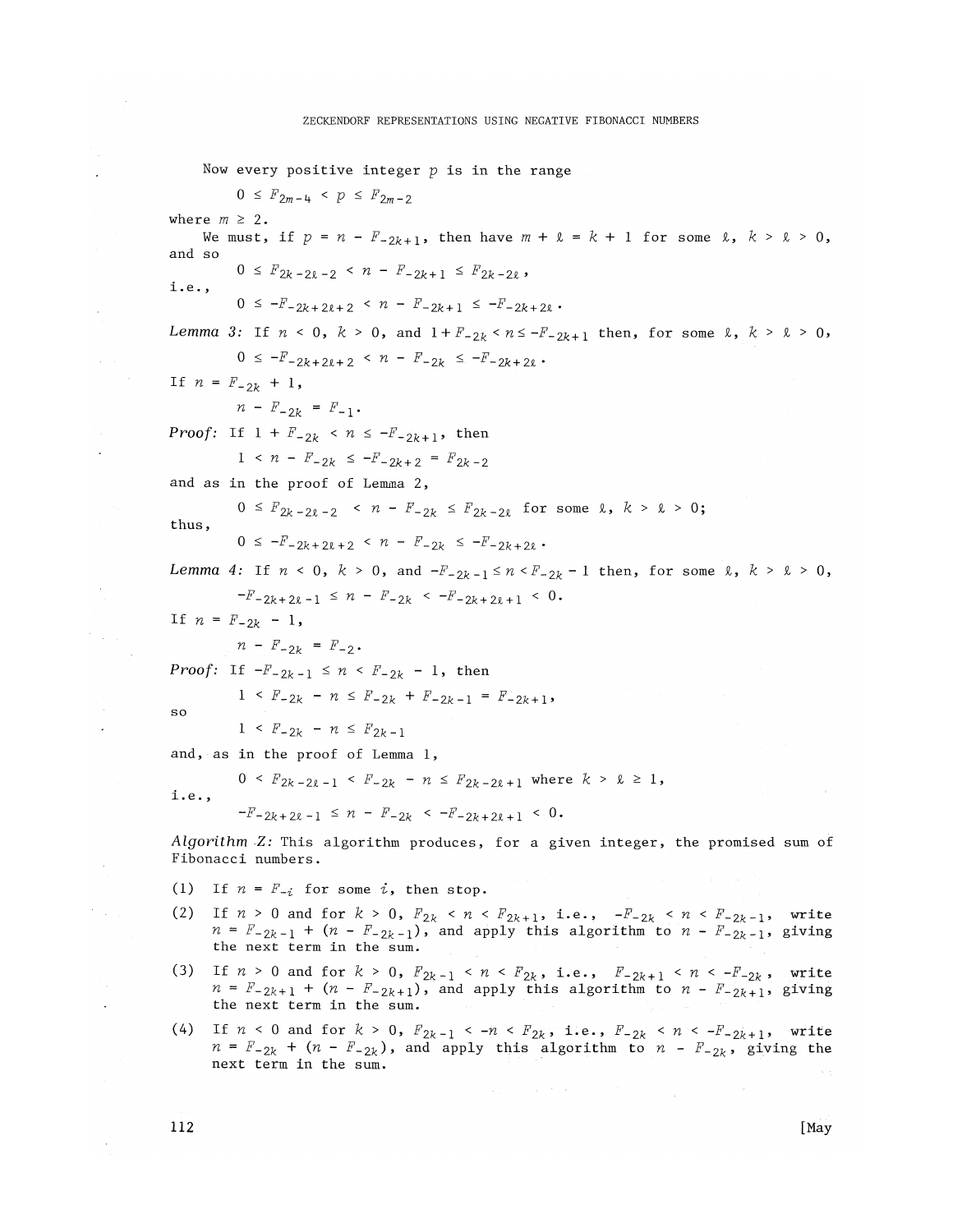(5) If  $n < 0$  and for  $k > 0$ ,  $-F_{2k} < -n < F_{2k+1}$ , i.e.,  $-F_{-2k-1} < n < F_{-2k}$ , write  $n = F_{-2k} + (n - F_{-2k})$ , and apply this algorithm to  $n - F_{-2k}$ , giving the next term in the sum.

The algorithm terminates when, eventually,

 $n-F_{-i_1}$  *- F<sub>-i<sub>2</sub>* ... *- F<sub>-i<sub>m</sub>* =  $F_{-i_{m+1}}$ .</sub></sub>

*Lemma 5:* Algorithm Z produces a representation of any nonzero integer *n* as a sum of Fibonacci numbers  $F_i$  where  $i \leq 0$  and any two of the i's differ by at least 2.

*Proof:* If after the application of (2),  $n - F_{-2k-1} \neq F_{-j}$  for any j, we have, by Lemma 1:

 $-F_{-2k+2\ell - 1}$  <  $n - F_{-2k-1}$  <  $-F_{-2k+2\ell + 1}$  < 0, where  $\ell > 0$ .

By applying (4) or (5), the algorithm next considers  $n - F_{-2k-1} - F_{-2k+2k}$ . If after (3),  $n - F_{-2k+1} \neq F_{-j}$ , by Lemma 2:

$$
0 < -F_{-2k+2\ell+2} < n - F_{-2k+1} \leq -F_{-2k+2\ell} , \text{ where } \ell > 0.
$$

By (2) or (3), the algorithm next considers  $n - F_{-2k+1} - F_{-2k+2k+1}$ . If after (4),  $n - F_{-2k} \neq F_{-j}$ , by Lemma 3:

 $0 \leq -F_{-2k+2\ell+2} < n - F_{-2k} < -F_{-2k+2\ell}$ , where  $\ell > 0$ .

By (2) or (3) the algorithm next considers  $n - F_{-2k} - F_{-2k + 2k + 1}$ . If after (5),  $n - F_{-2k} \neq F_{-j}$ , by Lemma 4:

$$
-F_{-2k+2k-1} < n - F_{-2k} < -F_{-2k+2k+1} < 0, \text{ where } k > 0.
$$

By (4) and (5), the algorithm next considers  $n - F_{-2k} - F_{-2k+2k}$ .

Thus, if the first stage of the algorithm produces  $n - \overline{F_{-i}}$  ( $i > 0$ ), the second produces  $n - F_{-i} - F_{-i+p}$ , where  $p \ge 2$  and  $-i + p < 0$ .

The same applies to later stages of the algorithm which therefore produces Fibonacci numbers with subscripts at least two apart.

The next two lemmas are required to prove the uniqueness of this representation.

Lemma 6: (i) 
$$
\sum_{i=1}^{k} F_{-2i} = 1 - F_{-2k-1};
$$
  
\n(ii) 
$$
\sum_{i=1}^{k} F_{-2i+1} = -F_{-2k};
$$
  
\n(iii) 
$$
\sum_{i=1}^{k} F_{-i} = 1 - F_{-k+1}.
$$

*Proof:* The proof is simple and is therefore omitted here.

Lemma 7: If 
$$
i_1 > i_2 > \cdots > i_h > 0
$$
 and, for  $2 < j \le h$ ,  $i_j - i_{j+1} \ge 2$ ,  
\n
$$
-F_{-i_1+1} < \sum_{i=1}^h F_{-i_k} \le -F_{-i_1-1}
$$
 if  $i_1$  is odd,

and

$$
-F_{-i_1-1} < \sum_{k=1}^{n} F_{-i_k} \le -F_{-i_1+1}
$$
 if  $i_1$  is even.

*Proof:* If  $i_1$  is odd, by Lemma 6:

$$
F_{-i_1} + F_{-i_1+3} + F_{-i_1+5} + \dots + F_{-2} \le \sum_{k=1}^{n} F_{-i_k} \le F_{-i_1} + F_{-i_1+2} + \dots + F_{-1}
$$
  

$$
F_{-i_1} + 1 - F_{-i_1+2} \le \sum_{k=1}^{n} F_{-i_k} \le -F_{-i_1-1},
$$

 $1992$ ] and  $113$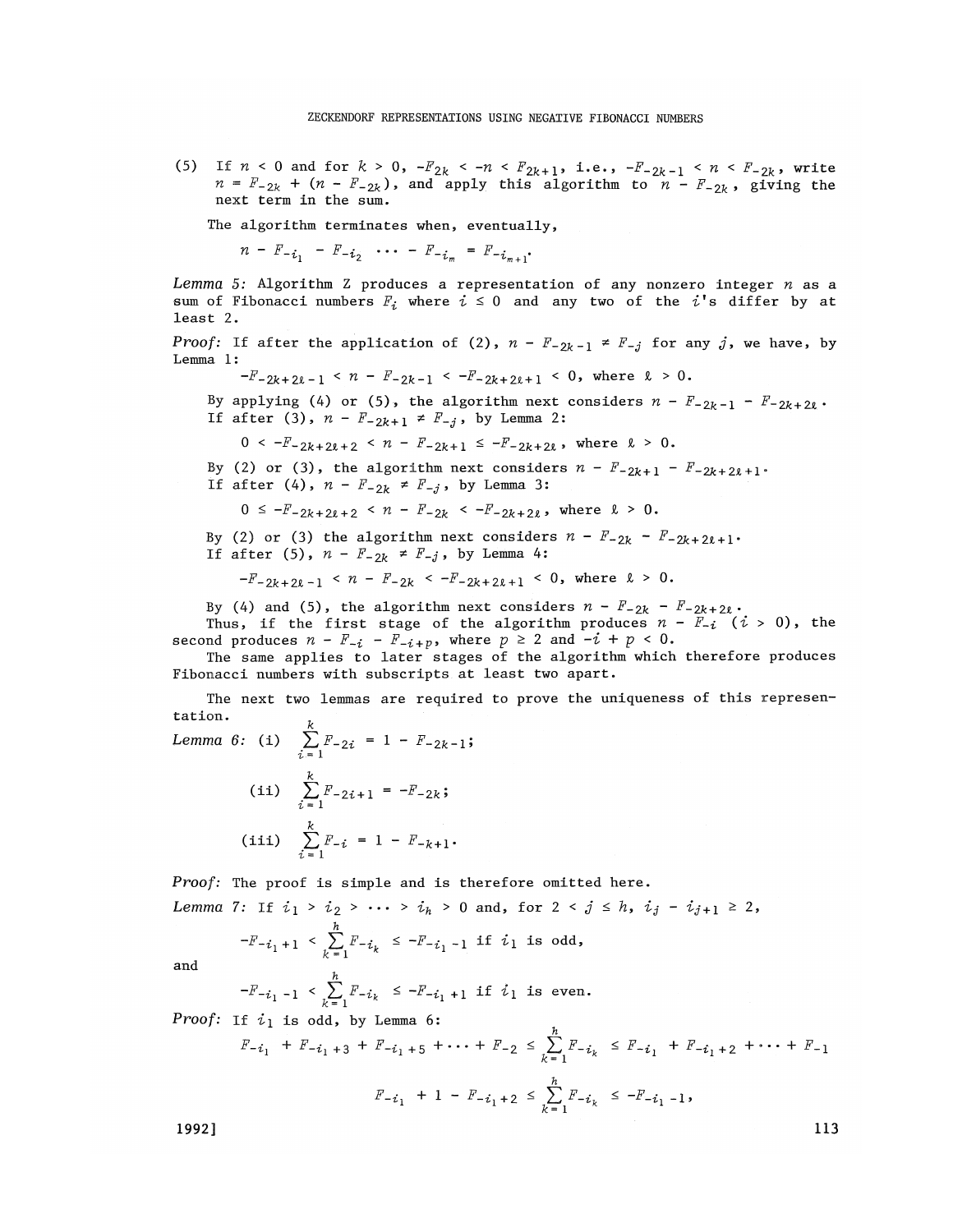so, 
$$
-F_{-i_1+1} < 1 - F_{-i_1+1} \leq \sum_{k=1}^{h} F_{-i_k} < -F_{-i_1-1}
$$
.

If 
$$
i_1
$$
 is even, by Lemma 6:  
\n
$$
F_{-i_1} + F_{-i_1+2} + \cdots + F_{-2} \leq \sum_{k=1}^{h} F_{-i_k} \leq F_{-i_1} + F_{-i_1+3} + \cdots + F_{-3} + F_{-1}
$$
\n
$$
1 - F_{-i_1-1} \leq \sum_{k=1}^{h} F_{-i_k} \leq -F_{-i_1+1}.
$$

*Theorem 1:* Algorithm Z expresses every integer *n* as a unique sum of a minimal number of distinct Fibonacci numbers  $F_i$ , where  $i \leq 0$ .

*Proof:* If 
$$
n = 0
$$
,  $n = F_0$ .

If  $n \neq 0$ , by Lemma 5 the algorithm produces a sum of the form

$$
n = \sum_{k=1}^{h} F_{-i_k}
$$
, where  $i_k \ge i_{k+1} + 2$ .

If the representation were not unique or not minimal, we would also have

$$
n = \sum_{k=1}^{m} F_{-j_k}
$$
, where  $j_k \ge j_{k+1} + 2$ , and possibly  $m < h$ .

Let  $-i_{\mathcal{P}}$  and  $-j_{\mathcal{P}}$  be the first of these subscripts, if any, that are distinct and assume  $i_p$  >  $j_p$ . Then

$$
n - F_{-i_1} - \cdots - F_{-i_{(p-1)}} = \sum_{k=p}^{h} F_{-i_k} = \sum_{k=p}^{m} F_{-j_k}.
$$

If  $i_p$  and  $j_p$  are odd, then, by Lemma 7,

$$
\sum_{k=p}^{h} F_{-} \quad > -F_{-i_{p}+1} \quad \text{and} \quad -F_{-j_{p}-1} \geq \sum_{k=p}^{m} F_{-j_{k}}.
$$

Also,  $i_p$  - 2  $\ge j_p$ , and so  $-F_{-i_p+1} \ge -F_{-j_p-1}$ , which is impossible. If  $i_p$  is odd and  $j_p$  is even, then

$$
\sum_{k=p}^{h} F_{-i_k}
$$
 is positive and 
$$
\sum_{k=p}^{m} F_{-j_k}
$$
 is negative

by Lemma 7.

Similarly, if  $i_p$  is even and  $j_p$  is odd, then

$$
\sum_{k=p}^{n} F_{-i_k}
$$
 is negative and 
$$
\sum_{k=p}^{m} F_{-j_k}
$$
 is positive

by Lemma 7.

If  $i_p$  and  $j_p$  are both even, then  $i_p - 2 \ge j_p$ , and by Lemma 7,

$$
\sum_{k=p}^{n} F_{-i_k} \leq -F_{i_p+1} \quad \text{and} \quad -F_{-i_p-1} < \sum_{k=p}^{m} F_{-j_k}
$$

and also

$$
-F_{i_p+1} \leq -F_{-j_p-1},
$$

which is impossible.

Thus, for  $1 \leq k \leq m$ ,  $i_k = j_k$ . *If m < h,* we have by the above:

 $n = \sum_{k=1}^{m} F_{-i_k} = \sum_{k=1}^{h} F_{-i_k}$